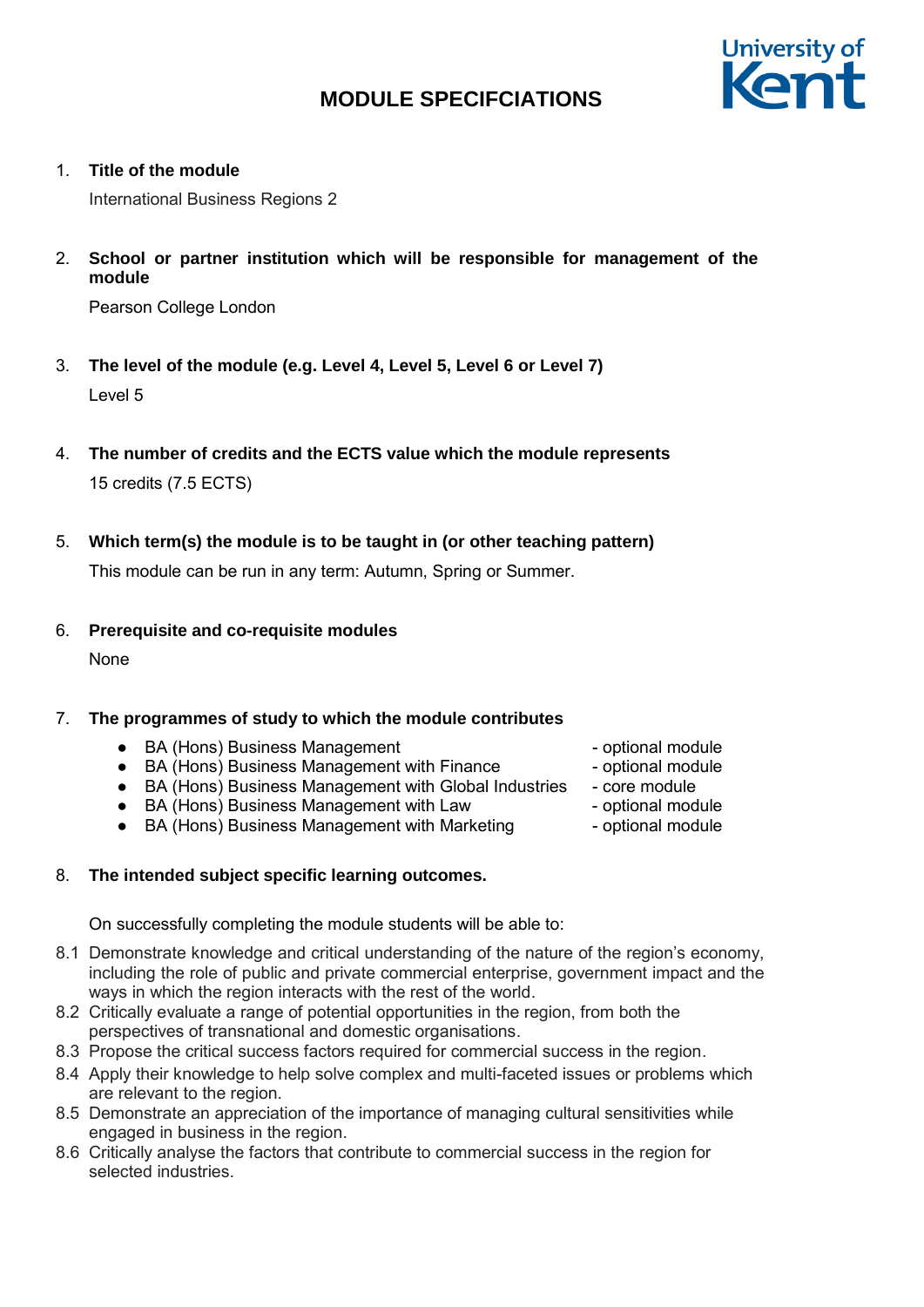

## 9. **The intended generic learning outcomes.**

On successfully completing the module students will be able to:

- 9.1 Undertake further training, develop existing skills and acquire new competences that will enable them to assume significant responsibility within organisations.
- 9.2 Critically analyse information using a range of established techniques.

## 10. **A synopsis of the curriculum**

## **Module Aims**

This module will give students a deep understanding of some of the key elements to consider in conducting business in a specific region. The module will cover sociocultural, political, and economic elements that impact on the commercial context of that region, from both a domestic and an international perspective. The module will also develop an appreciation of the role that region plays in global and online markets, both currently and potentially in the future.

## **Overview of syllabus**

- 1. Introduction to the region and its importance to modern business.
- 2. Political environment.
- 3. Regional economic development and current issues.
- 4. The role of public and private commercial activity in the region.
- 5. Impact of globalisation across the region and the rest of the world.
- 6. History and Culture a review of the political and cultural history of the region.
- 7. Contemporary issues focusing on one or two issues in the recent media.
- 8. The challenges and opportunities of doing business in the region.
- 9. Case studies of transnational organisations operating in the region.
- 10. Case studies of organisations originating from the region which have attempted to utilise local resources to achieve a transnational competitive advantage.

# 11. **Reading List (Indicative list, current at time of publication. Reading lists will be published annually)**

Students will be expected to review a range of materials including a short introductory text to the region, some academic journal articles, newspaper articles on contemporary issues, and a wide range of more popular resources such as films, documentaries (radio and TV) and popular writing (fiction and non-fiction).

Core study texts will depend on the region of study. Examples of core study texts for a study of the South America region would include: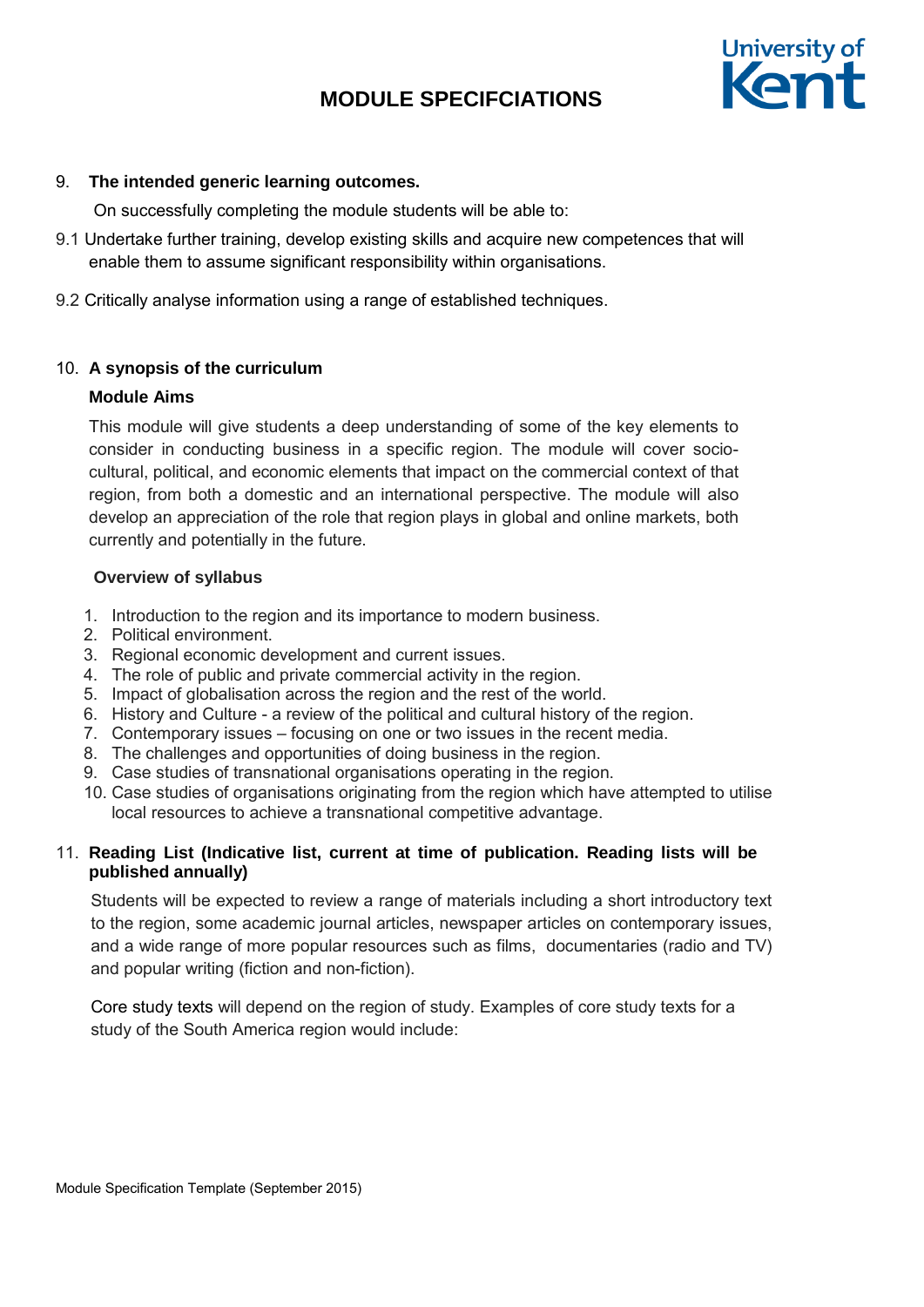

- Diran (2009), "How to say it: Doing Business in South America", Prentice-Hall
- Becker (2004) "Doing Business in Latin America: a guide to cultures, practices and opportunities", Praeger
- Open Veins of Latin America: Five Centuries of the Pillage of a Continent. (2009). Allende, I., Galeano, E. & Belfrage, C. Serpents Tail
- Legal Guide to Doing Business in South America. (2016) Ferreira da Silva, R, B., Brancher, P, M, R. & Canero, C, A de A, J. American Bar Association
- Global Latinas: Latin America's Emerging Multinationals: The New Latin American Jaguars. (2009). Casanova, L. Palgrave MacMillan
- Batiz-Lazo, B. (2015), 'A Dainty Review of the Business and Economic History of Chile and Latin America', Estudios De Economia, 42, 2, pp. 5-16
- Fairfield, T 2015, 'Structural power in comparative political economy: perspectives from policy formulation in Latin America', Business & Politics, 17, 3, pp. 411-441
- Business politics and the state in twentieth-century Latin America. (2004). Schneider, B, R. Cambridge University Press
- Doing Business in South America. (2009). Dr Jones, V. DK

Access to a comprehensive online database of journal articles and other relevant publications on the Online Learning Environment.

# 12. **Learning and Teaching methods**

For full details please see the teaching and learning strategy in the programme specification. Students can study this module in the interactive classes model or the mentored independent model. Those on the former will typically experience one lecture and one seminar each week.

| Scheduled Hours:          | 25  |
|---------------------------|-----|
| <b>Placement Hours:</b>   | 00  |
| Independent Study Hours:  | 125 |
| <b>Total Study Hours:</b> | 150 |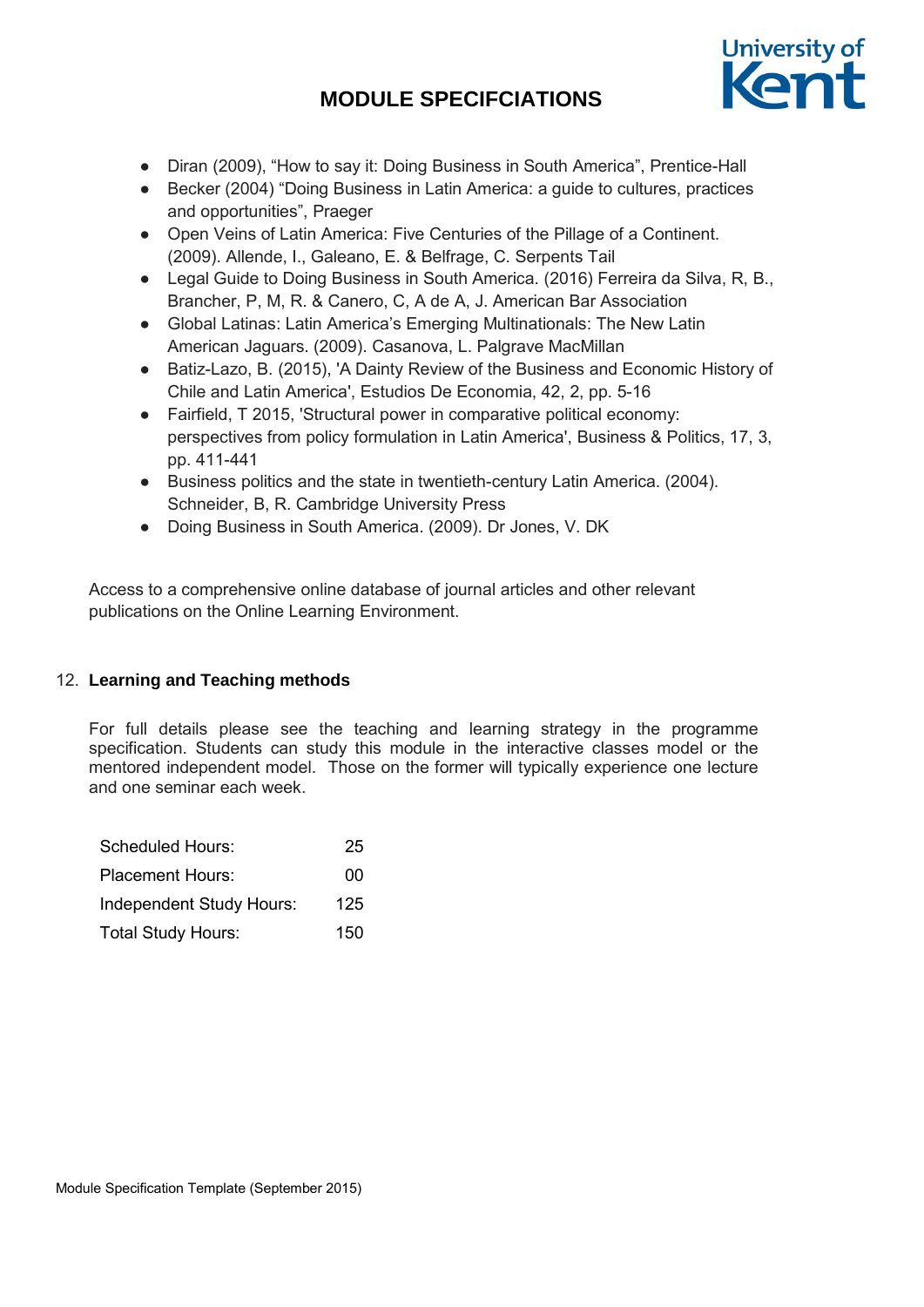

#### 13. **Assessment methods**

# **13.1 Main assessment methods**

T

# **The module will be assessed as follows:**

- A coursework project consisting of 2,500 words (75% of overall grade); and
- An in-class 15 minute oral consultancy exercise (25% of overall grade).

A student must pass the *coursework* element of assessment to pass the module.

## **13.2 Reassessment methods**

# 14. **Map of Module Learning Outcomes (sections 8 & 9) to Learning and Teaching Methods (section12) and methods of Assessment (section 13)**

| <b>Module</b><br>learning<br>outcome |                           | 8.1 | 8.2                       | 8.3                       | 8.4 | 8.5 | 8.6                       | 9.1                       | 9.2                       |
|--------------------------------------|---------------------------|-----|---------------------------|---------------------------|-----|-----|---------------------------|---------------------------|---------------------------|
| Learning/<br>teaching<br>method      | <b>Hours</b><br>allocated |     |                           |                           |     |     |                           |                           |                           |
| <b>Private Study</b>                 | 115                       |     |                           |                           | X   |     |                           |                           |                           |
| Lectures                             | 10                        | X   | $\boldsymbol{\mathsf{X}}$ | $\boldsymbol{\mathsf{X}}$ |     | X   |                           |                           |                           |
| <b>Seminars</b>                      | 15                        | X   | X                         | X                         |     | X   | $\boldsymbol{\mathsf{X}}$ | $\boldsymbol{\mathsf{X}}$ | $\boldsymbol{X}$          |
| <b>Assessment</b><br>method          |                           |     |                           |                           |     |     |                           |                           |                           |
| Project (2,500<br>words)             |                           | X   | X                         | X                         | X   | X   | X                         | $\boldsymbol{X}$          | $\boldsymbol{X}$          |
| In class oral<br>exercise            |                           |     |                           |                           | X   | X   |                           |                           | $\boldsymbol{\mathsf{X}}$ |

#### 15. **Inclusive module design**

The Collaborative Partner recognises and has embedded the expectations of current equality legislation, by ensuring that the module is as accessible as possible by design. Additional alternative arrangements for students with Inclusive Learning Plans (ILPs)/ declared disabilities will be made on an individual basis, in consultation with the relevant policies and support services.

The inclusive practices in the guidance (see Annex B Appendix A) have been considered in order to support all students in the following areas:

- a) Accessible resources and curriculum
- b) Learning, teaching and assessment methods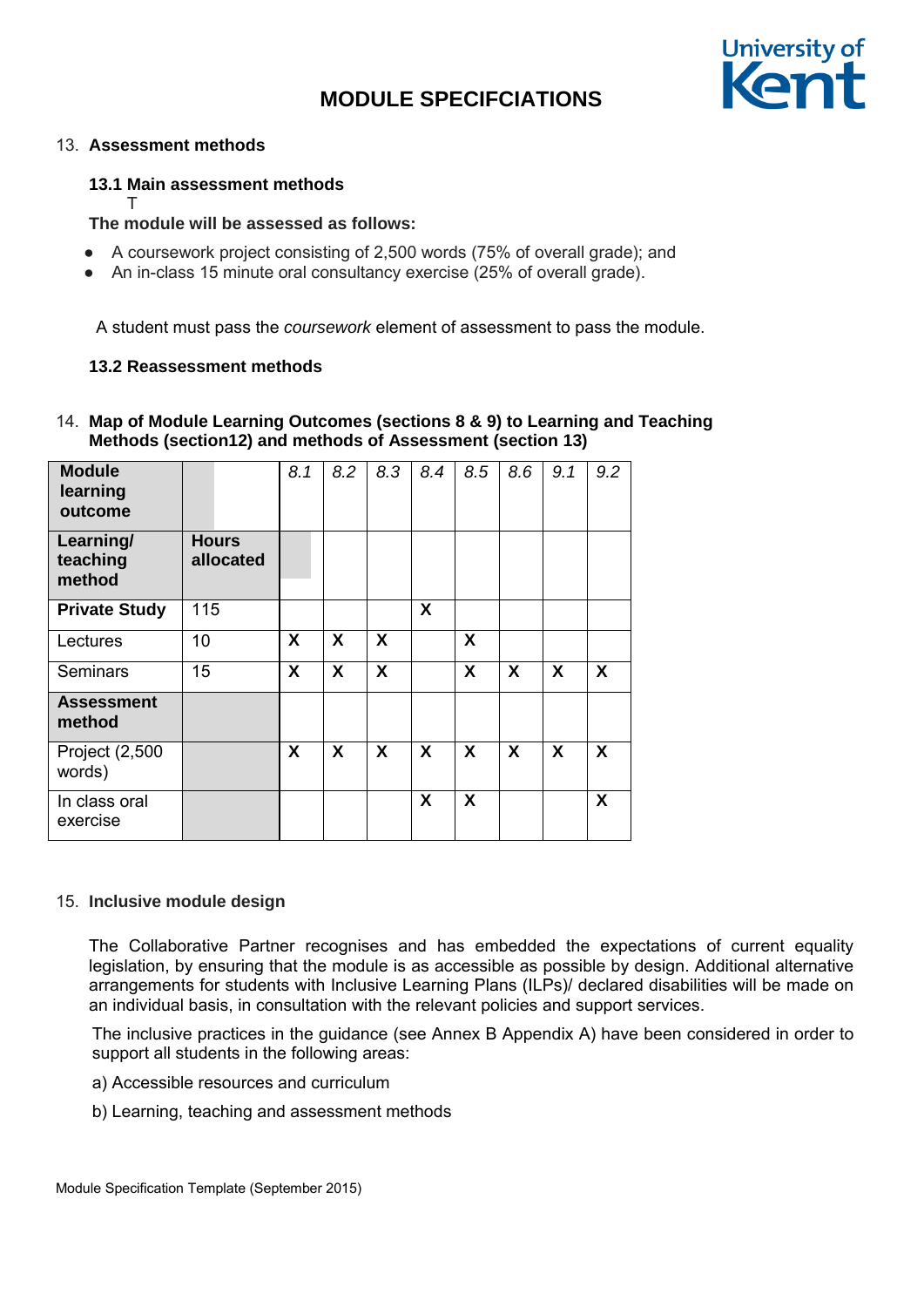

## 16. **Campus(es) or Centre(s) where module will be delivered:**

Pearson College London

#### 17. **Internationalisation**

Students undertaking the International Business module are expected to take account of regional and international developments in completing a literature review relevant to the companies and region they investigate in their study and assessments. Overall, they should show engagement with the latest work and research relevant to their work from a variety of contexts, including how any business they examine operates within a regional and global context.

**If the module is part of a programme in a Partner College or Validated Institution, please complete sections 18 and 19. If the module is not part of a programme in a Partner College or Validated Institution these sections can be deleted.** 

# 18. **Partner College/Validated Institution:**

Pearson College London

## 19. **University School responsible for the programme:**

Kent Business School

#### **FACULTIES SUPPORT OFFICE USE ONLY**

#### **Revision record – all revisions must be recorded in the grid and full details of the change retained in the appropriate committee records.**

| Date approved | Major/minor<br>revision | Start date of the delivery of<br>revised version | Section revised | Impacts PLOs (Q6&7 cover<br>sheet) |
|---------------|-------------------------|--------------------------------------------------|-----------------|------------------------------------|
|               |                         |                                                  |                 |                                    |
|               |                         |                                                  |                 |                                    |